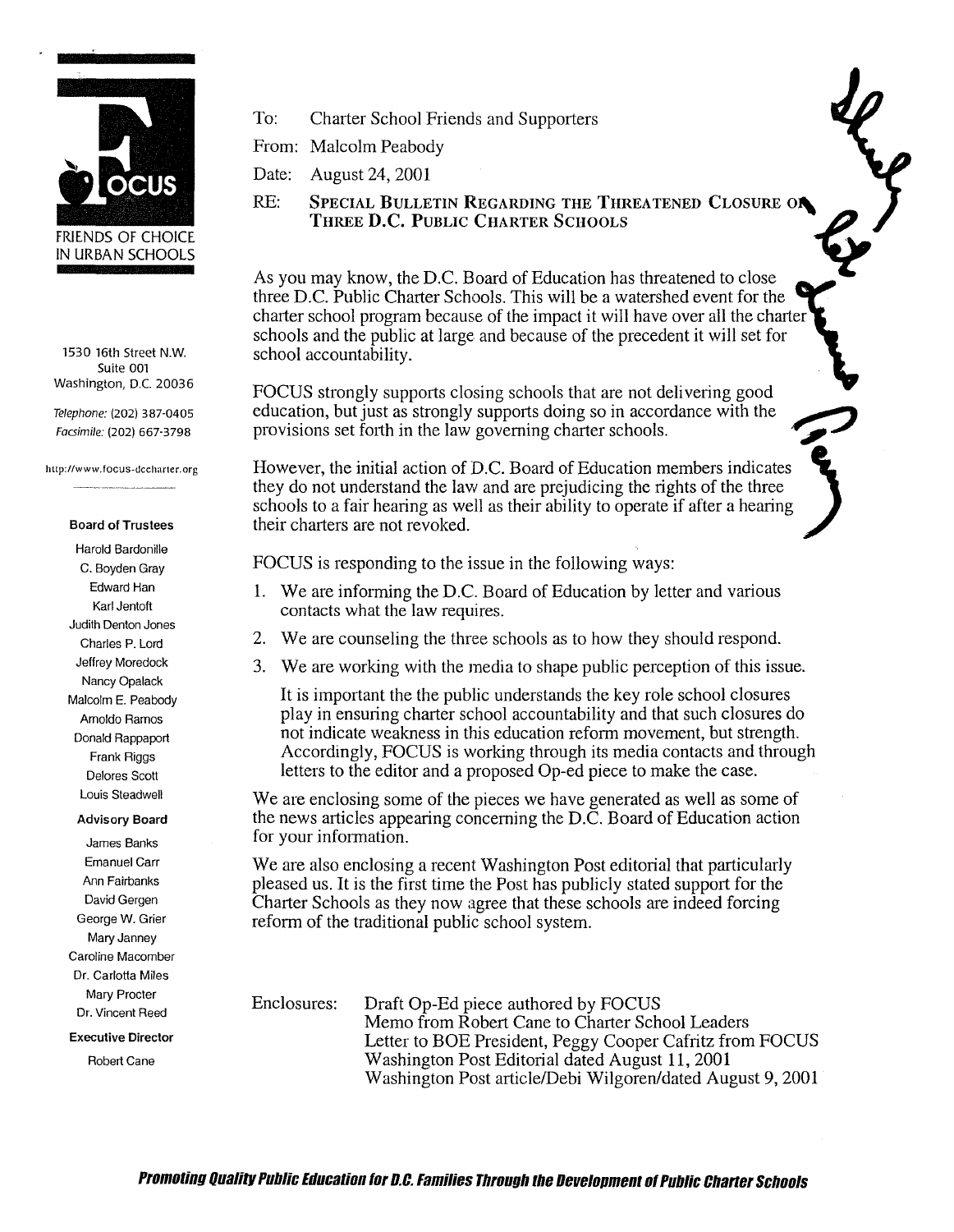## *Draft- Op-Ed piece*

## **Public Charter School Closure: Real Accountability Comes to Public Schooling**

The Board of Education, as practically everyone in the District knows by now, is seeking to revoke the charters of three of its public charter schools. Not so well known, perhaps, is that each of the three schools has the right to defend itself at a hearing, and all three are preparing to do so. The last school to face a revocation hearing before the Board did not lose its charter, and some or all of these schools may survive as well. All have strong proponents among their parents and staff and can point to successes; only through a careful sifting of the evidence can the merits of the proposed Board action be ascertained.

Although the outcome of this process is of great moment to the students, parents, and staffs of these three schools, the general public should not lose sight of the larger issue: the key role that school closure plays in ensuring public charter school accountability.

The law under which the three schools now being examined by the Board of Education were granted their charters provides the District's public charter schools with absolute independence from D.C.P.S. But in exchange for this freedom the law imposes on these schools the burden of continually proving to parents and the public that they should be trusted with the education of the District's children.

No student is assigned to a public charter school; parents must *choose* to enroll their children and can remove them at will if the school is not performing to their satisfaction. Schools that do not attract and hold sufficient numbers of students will close for lack of funding, which is based entirely on enrollment. These very real market pressures are a powerful incentive to public charter schools to pay close attention to the needs of their students and the desires of their parents.

The life and death power of parental choice is intended to be the primary way of ensuring that public charter schools perform well. But even if a school's enrollment is high the chartering board can revoke its charter when there is a pattern of fiscal mismanagement, failure *to* comply with the law, material violations of the charter, or insufficient improvement in student academic performance over time.

As we see from the action of the Board of Education, the threat of closure for such reasons is not an idle one. In combination, the three schools are accused of a wide variety of sins: having poor fiscal controls, providing inadequate special education services, even lacking teachers for some promised classes. None of these has yet been

1